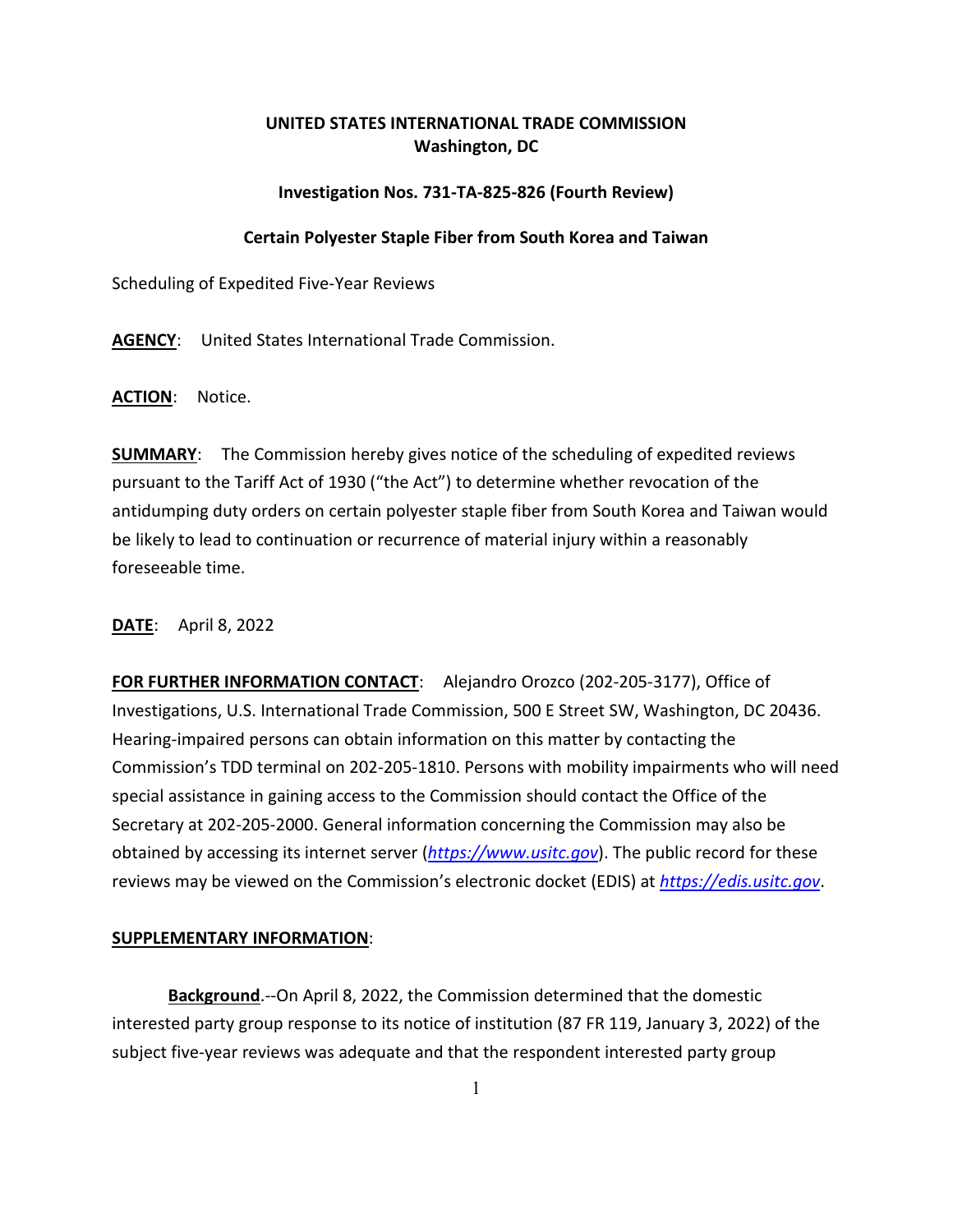response was inadequate. The Commission did not find any other circumstances that would warrant conducting full reviews.<sup>[1](#page-1-0)</sup> Accordingly, the Commission determined that it would conduct expedited reviews pursuant to section  $751(c)(3)$  of the Tariff Act of 1930 (19 U.S.C.  $1675(c)(3)$ ).

For further information concerning the conduct of these reviews and rules of general application, consult the Commission's Rules of Practice and Procedure, part 201, subparts A and B (19 CFR part 201), and part 207, subparts A, D, E, and F (19 CFR part 207).

Please note the Secretary's Office will accept only electronic filings at this time. Filings must be made through the Commission's Electronic Document Information System (EDIS, [https://edis.usitc.gov\)](https://edis.usitc.gov/). No in-person paper-based filings or paper copies of any electronic filings will be accepted until further notice.

**Staff report**.--A staff report containing information concerning the subject matter of the reviews has been placed in the nonpublic record, and will be made available to persons on the Administrative Protective Order service list for these reviews on June 24, 2022. A public version will be issued thereafter, pursuant to section 207.62(d)(4) of the Commission's rules.

**Written submissions**.--As provided in section 207.62(d) of the Commission's rules, interested parties that are parties to the reviews and that have provided individually adequate responses to the notice of institution, $<sup>2</sup>$  $<sup>2</sup>$  $<sup>2</sup>$  and any party other than an interested party to the</sup> reviews may file written comments with the Secretary on what determinations the Commission should reach in the reviews. Comments are due on or before July 1, 2022 and may not contain new factual information. Any person that is neither a party to the five-year reviews nor an interested party may submit a brief written statement (which shall not contain any new factual

<span id="page-1-0"></span> $1$  A record of the Commissioners' votes is available from the Office of the Secretary and at the Commission's website. Commissioner Johanson determined that, in light of the time that has transpired since the Commission last conducted full reviews of these orders, conducting full reviews was warranted.

<span id="page-1-1"></span> $2$  The Commission has found the joint response to its notice of institution filed on behalf of Auriga Polymers, Inc., Fiber Industries LLC, and Nan Ya Plastics Corp., America, domestic producers of certain polyester staple fiber, to be individually adequate. Comments from other interested parties will not be accepted (*see* 19 CFR 207.62(d)(2)).